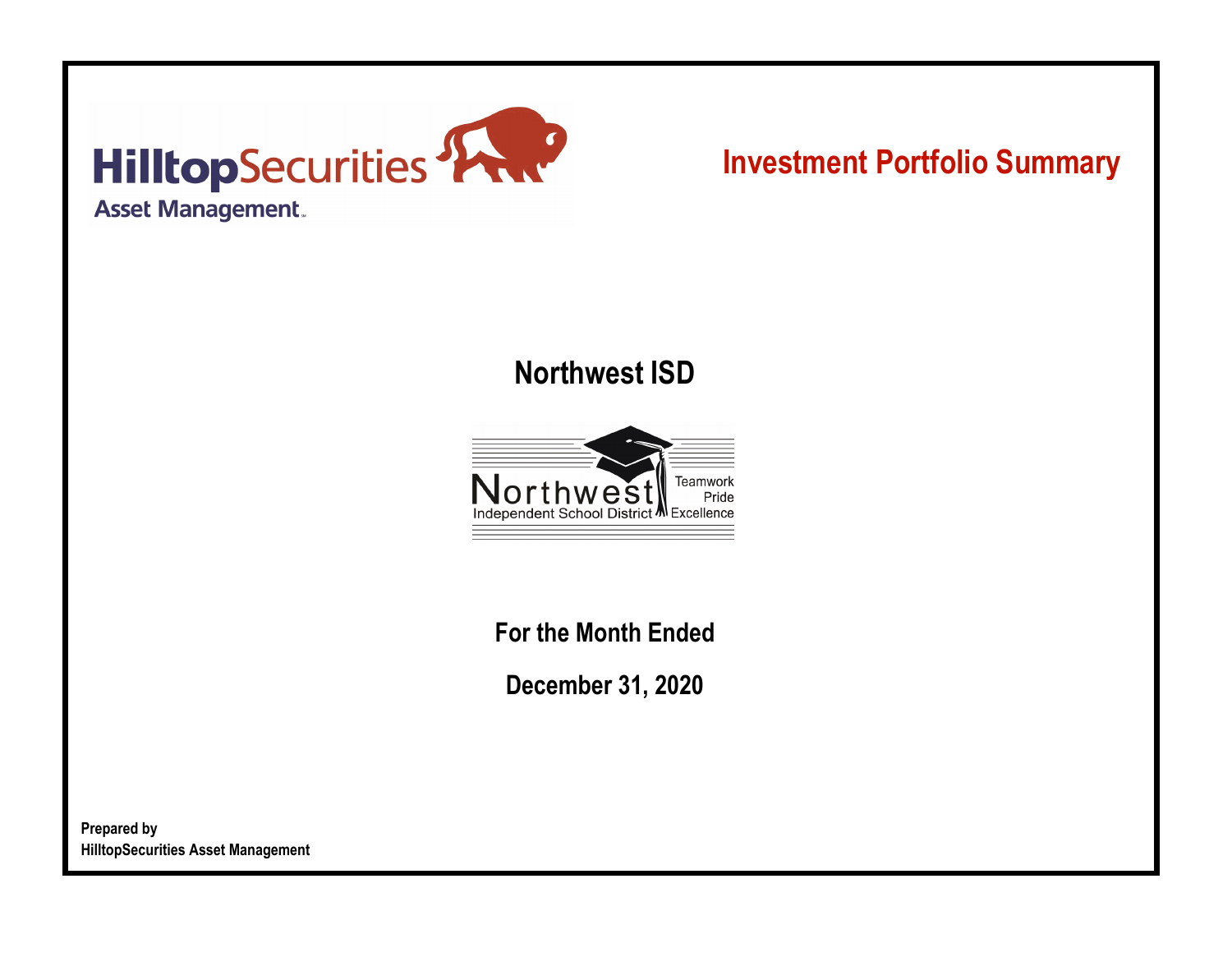

### **Report Name**

| <b>Certification Page</b>                |
|------------------------------------------|
| <b>Executive Summary</b>                 |
| Benchmark Comparison                     |
| Detail of Security Holdings              |
| Change in Value                          |
| Earned Income                            |
| <b>Investment Transactions</b>           |
| Amortization and Accretion               |
| <b>Projected Fixed Income Cash Flows</b> |

### **Table of Contents / Market Recap**

#### **MARKET RECAP - DECEMBER 2020:**

The fourth quarter story was multifaceted, with a global resurgence of the virus, FDA approval of two extremely effective vaccines, a contested election that will presumably result in a Biden presidency, and signs of a slowdown in economic growth. During the quarter, Covid-19 hospitalizations quadrupled and the total number of Covid deaths jumped by 70%. Because the broad economy remained open for the most part during the holidays, experts are bracing for another rise in cases in January.

Economic data released during December confirmed prior signals that the economic recovery was slipping. The ISM manufacturing index fell from 59.3 to a still solid 56.7, but the employment index was more concerning as it fell from 53.2 into contraction territory at 48.4. November's employment report confirmed that signal and was clear in its depiction of moderating job growth with nonfarm payrolls increasing just 245k, well below the 460k median forecast. Payrolls are still down more than 10 million from the pre-pandemic period early in the year. The sidelined workers primarily represent the service sector, with restaurants, bars, gyms, conferences and sporting events still far from normal. The unemployment rate dropped from 6.9% to 6.7% last month, although this improvement is a little deceptive as it was driven by a decline in the labor force participation rate which, at 61.5%, is now within one tenth of a 45-year low. First time filings for unemployment benefits spiked to a three-month high of 892k in mid-December and stubbornly remain nearly 4x pre-pandemic norms. Some 20 million Americans continue to receive unemployment benefits in combined state and federal programs. Consumer spending has slowed as well, with overall retail sales for November down -1.1% following a downwardly revised -0.1% October decline. Inflation remains on the backburner with overall CPI holding steady at +1.6% year-over-year, while core CPI runs at a +1.2% pace. The 2020 housing boom finally moderated with existing home sales slipping by -2.5% in November, breaking a five-month string of advances. However, the 6.7 million unit annualized sales pace was still +25.8% above the same period a year ago. New home sales dropped -11.0% in November but are still up more than +20% year-over-year.

It's important to note that the recovery thus far has been wildly uneven. Census data revealed in early December that nearly 83 million adults in the U.S. are finding it "somewhat" or "very difficult" to cover basic monthly expenses such as food, rent or mortgage, car payments, medical expenses, or student loans. This is in sharp contrast to the surge in overall wealth that has driven household net worth to a new record high. Congress did finally pass an aid package by the end of the year, offering another month of eviction protection, an extension of federal jobless benefits and a \$600 stimulus check for individuals, in addition to a replenishing of the Paycheck Protection Program.

The forward-looking stock markets focused on the vaccine rollout and the additional aid package rather than the rapid spread of the virus and the weakening economic numbers. Both the DOW and the S&P 500 closed the year at fresh record highs. First quarter GDP growth is likely to be relatively weak, but should improve in subsequent quarters as an increasing number of Americans are vaccinated and begin a return to pre-pandemic normality.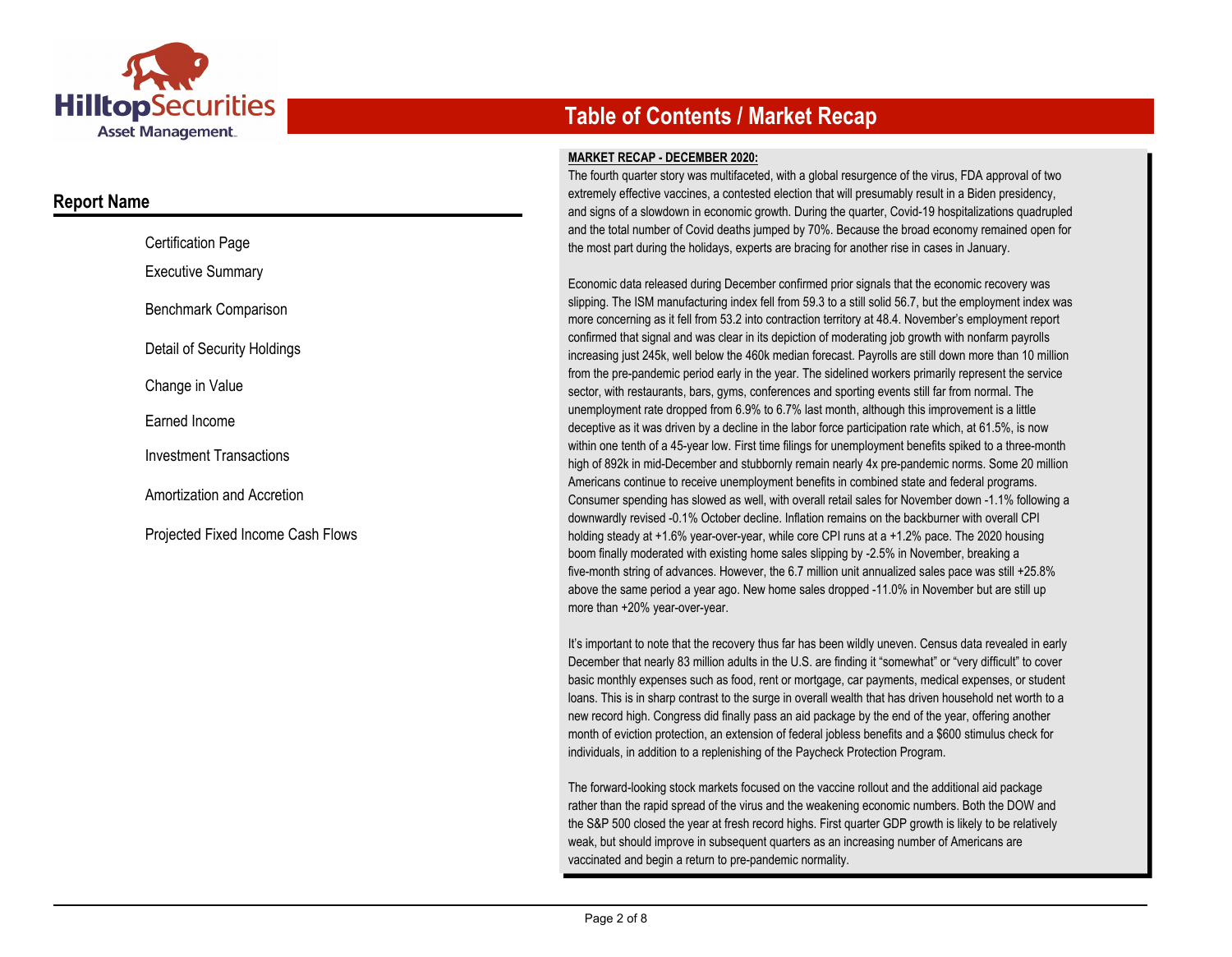

## **December 31, 2020 For the Month Ended**

This report is prepared for the **Northwest ISD** (the "Entity") in accordance with Chapter 2256 of the Texas Public Funds Investment Act ("PFIA"). Section 2256.023(a) of the PFIA states that: "Not less than quarterly, the investment officer shall prepare and submit to the governing body of the entity a written report of the investment transactions for all funds covered by this chapter for the preceding reporting period." This report is signed by the Entity's investment officers and includes the disclosures required in the PFIA. To the extent possible, market prices have been obtained from independent pricing sources.

The investment portfolio complied with the PFIA and the Entity's approved Investment Policy and Strategy throughout the period. All investment transactions made in the portfolio during this period were made on behalf of the Entity and were made in full compliance with the PFIA and the approved Investment Policy.

**Officer Names and Titles:**

Name: Brian Carter Title: Chief Financial Officer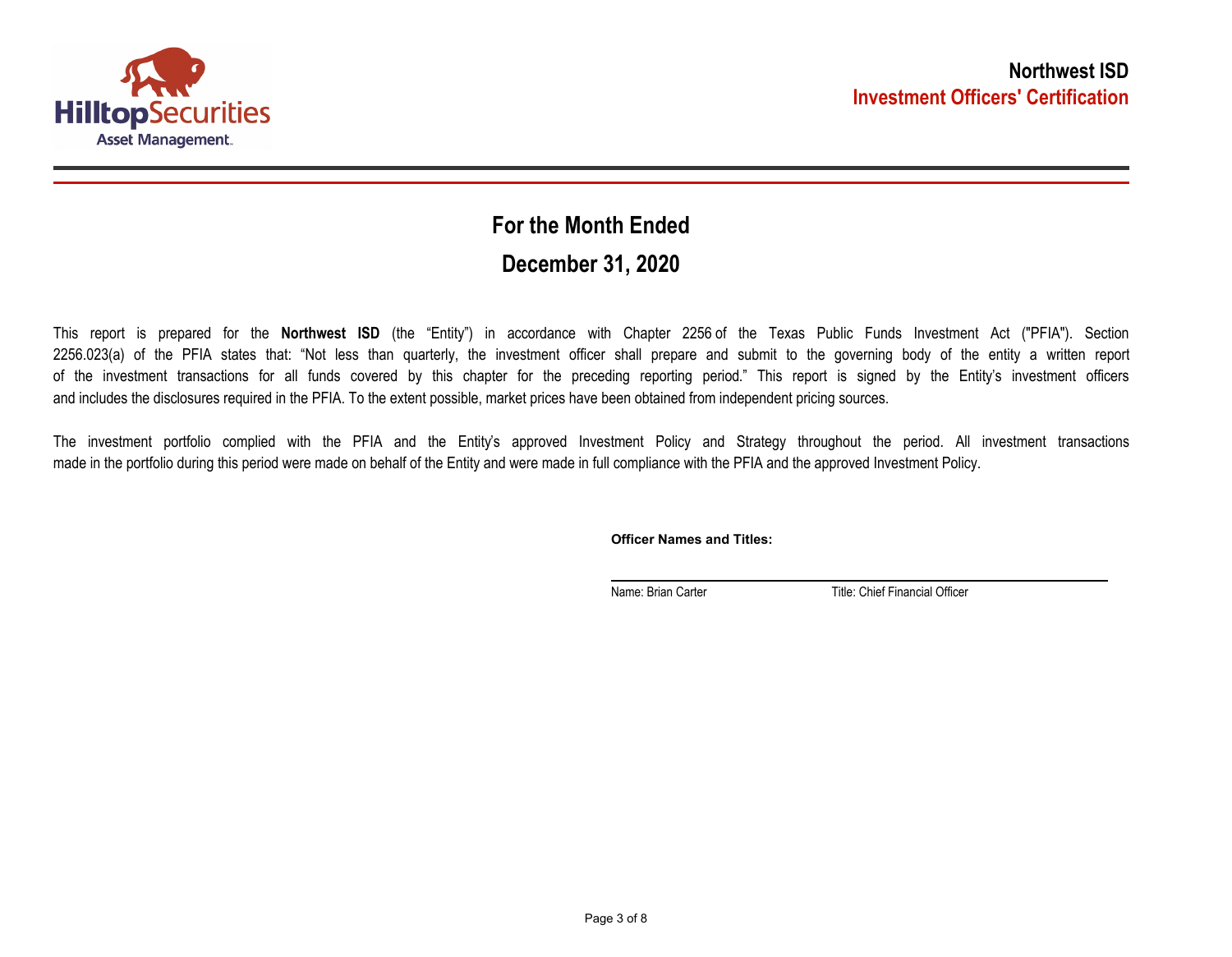



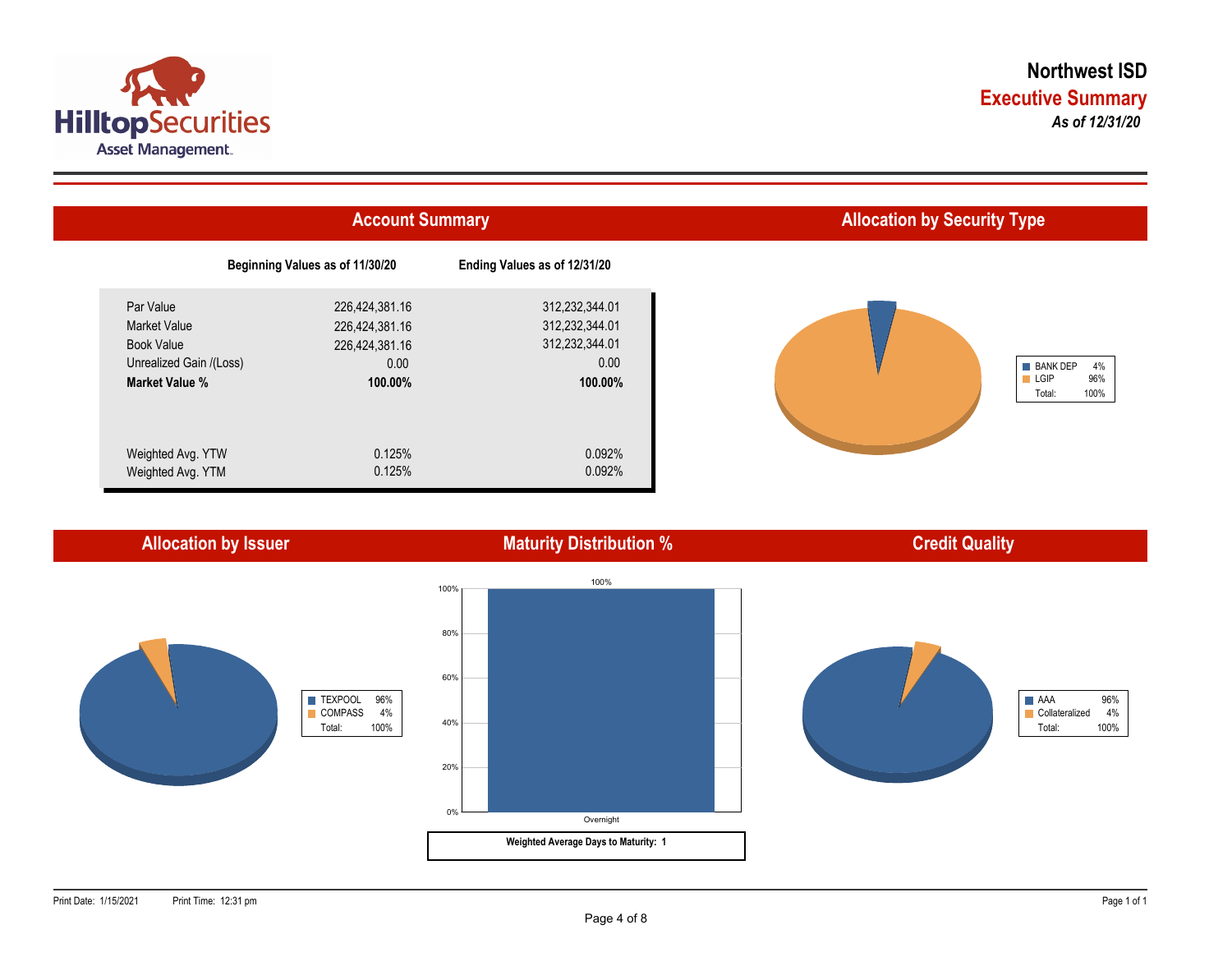



Note 1: CMT stands for Constant Maturity Treasury. This data is published in Federal Reserve Statistical Release H.15 and represents an average of all actively traded Treasury securities having that time remaining until ma standard industry benchmark for Treasury securities. The CMT benchmarks are moving averages. The 3-month CMT is the daily average for the previous 3 months, the 6-month CMT is the daily average for the previous 6 months, a 1-year and 2-year CMT's are the daily averages for the previous 12-months.

**Note 2:** Benchmark data for TexPool is the monthly average yield.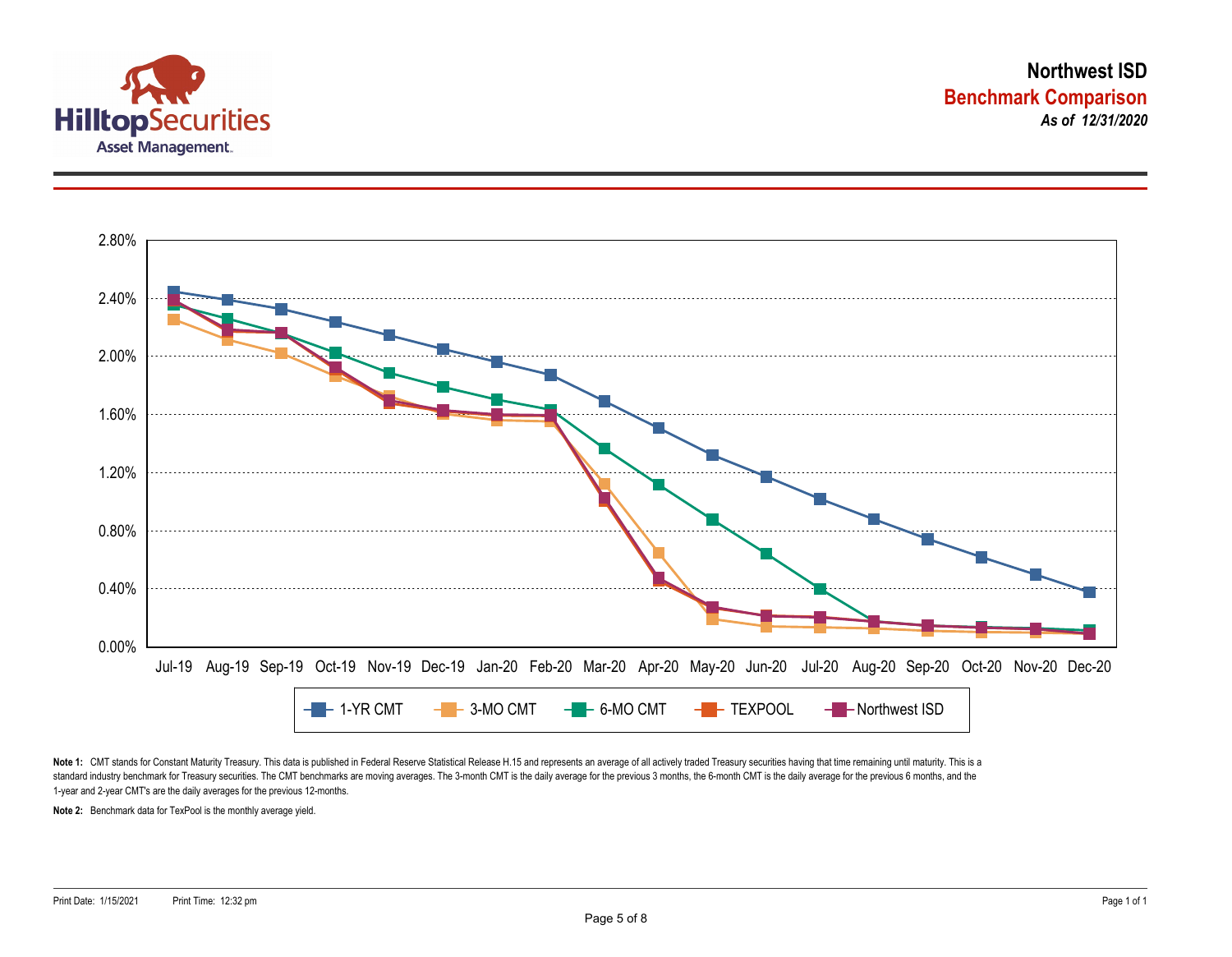

| <b>CUSIP</b>                            | <b>Settle</b><br>Date | Sec. Type               | Sec. Description                | <b>CPN</b> | <b>Mty Date</b> | <b>Next Call</b> | <b>Call Type</b> | Par Value                       | Purch<br>Price     | <b>Orig Cost</b>                | <b>Book Value</b>               | <b>Mkt</b><br>Price | Market Value to Mty             | Days                             | Days<br>to Call YTM |                | <b>YTW</b>     |
|-----------------------------------------|-----------------------|-------------------------|---------------------------------|------------|-----------------|------------------|------------------|---------------------------------|--------------------|---------------------------------|---------------------------------|---------------------|---------------------------------|----------------------------------|---------------------|----------------|----------------|
|                                         |                       |                         |                                 |            |                 |                  |                  |                                 |                    |                                 |                                 |                     |                                 |                                  |                     |                |                |
| <b>Activity Account</b>                 |                       |                         |                                 |            |                 |                  |                  |                                 |                    |                                 |                                 |                     |                                 |                                  |                     |                |                |
| <b>TEXPOOL</b>                          |                       | LGIP                    | <b>TexPool</b>                  |            |                 |                  |                  | 172,182.36                      | 100.000            | 172,182.36                      | 172,182.36                      | 100.000             | 172,182.36                      | $\overline{1}$                   |                     | 0.091          | 0.091          |
| <b>Total for Activity Account</b>       |                       |                         |                                 |            |                 |                  |                  | 172,182.36                      | 100.000            | 172,182.36                      | 172,182.36                      | 100.000             | 172,182.36                      | $\overline{1}$                   |                     | 0.091          | 0.091          |
| <b>Capital Project</b>                  |                       |                         |                                 |            |                 |                  |                  |                                 |                    |                                 |                                 |                     |                                 |                                  |                     |                |                |
| <b>BBVA-NWL</b>                         |                       | <b>BANK DEP</b>         | <b>BBVA Compass LIBOR</b>       |            |                 |                  |                  | 1,301,210.26                    | 100.000            | 1,301,210.26                    | 1,301,210.26                    | 100.000             | 1,301,210.26                    | - 1                              |                     | 0.092          | 0.092          |
| <b>BBVA-NWZ</b><br><b>TEXPOOL</b>       |                       | <b>BANK DEP</b><br>LGIP | BBVA Compass ZBA Int<br>TexPool |            |                 |                  |                  | 12,311,149.31<br>116,089,470.33 | 100.000<br>100.000 | 12,311,149.31<br>116,089,470.33 | 12,311,149.31<br>116,089,470.33 | 100.000<br>100.000  | 12,311,149.31<br>116,089,470.33 | $\overline{1}$<br>$\overline{1}$ |                     | 0.122<br>0.091 | 0.122<br>0.091 |
| <b>Total for Capital Project</b>        |                       |                         |                                 |            |                 |                  |                  | 129,701,829.90                  | 100.000            | 129,701,829.90                  | 129,701,829.90                  | 100.000             | 129,701,829.90                  | $\overline{1}$                   |                     | 0.094          | 0.094          |
| <b>Capital Project AFB</b>              |                       |                         |                                 |            |                 |                  |                  |                                 |                    |                                 |                                 |                     |                                 |                                  |                     |                |                |
| <b>TEXPOOL</b>                          |                       | LGIP                    | TexPool                         |            |                 |                  |                  | 413,646.15                      | 100.000            | 413,646.15                      | 413,646.15                      | 100.000             | 413,646.15                      | $\overline{1}$                   |                     | 0.091          | 0.091          |
| <b>Total for Capital Project AFB</b>    |                       |                         |                                 |            |                 |                  |                  | 413,646.15                      | 100.000            | 413,646.15                      | 413,646.15                      | 100.000             | 413,646.15                      | $\overline{1}$                   |                     | 0.091          | 0.091          |
| <b>General Operating Fund</b>           |                       |                         |                                 |            |                 |                  |                  |                                 |                    |                                 |                                 |                     |                                 |                                  |                     |                |                |
| <b>BBVA-NW</b>                          |                       | <b>BANK DEP</b>         | <b>BBVA Compass MM</b>          |            |                 |                  |                  | 85,026.91                       | 100.000            | 85,026.91                       | 85,026.91                       | 100.000             | 85,026.91                       | $\overline{1}$                   |                     | 0.192          | 0.192          |
| <b>TEXPOOL</b>                          |                       | LGIP                    | TexPool                         |            |                 |                  |                  | 106,500,473.15                  | 100.000            | 106,500,473.15                  | 106,500,473.15                  | 100.000             | 106,500,473.15                  | - 1                              |                     | 0.091          | 0.091          |
| <b>Total for General Operating Fund</b> |                       |                         |                                 |            |                 |                  |                  | 106,585,500.06                  | 100.000            | 106,585,500.06                  | 106,585,500.06                  | 100.000             | 106,585,500.06                  | $\overline{1}$                   |                     | 0.091          | 0.091          |
| <b>Interest &amp; Sinking</b>           |                       |                         |                                 |            |                 |                  |                  |                                 |                    |                                 |                                 |                     |                                 |                                  |                     |                |                |
| <b>TEXPOOL</b>                          |                       | LGIP                    | TexPool                         |            |                 |                  |                  | 75,359,185.54                   | 100.000            | 75,359,185.54                   | 75,359,185.54                   | 100.000             | 75,359,185.54                   | - 1                              |                     | 0.091          | 0.091          |
| <b>Total for Interest &amp; Sinking</b> |                       |                         |                                 |            |                 |                  |                  | 75,359,185.54                   | 100.000            | 75,359,185.54                   | 75,359,185.54                   | 100.000             | 75,359,185.54                   | $\overline{1}$                   |                     | 0.091          | 0.091          |
| <b>Total for Northwest ISD</b>          |                       |                         |                                 |            |                 |                  |                  | 312,232,344.01                  | 100.000            | 312,232,344.01                  | 312,232,344.01                  | 100.000             | 312,232,344.01                  |                                  |                     | 0.092          | 0.092          |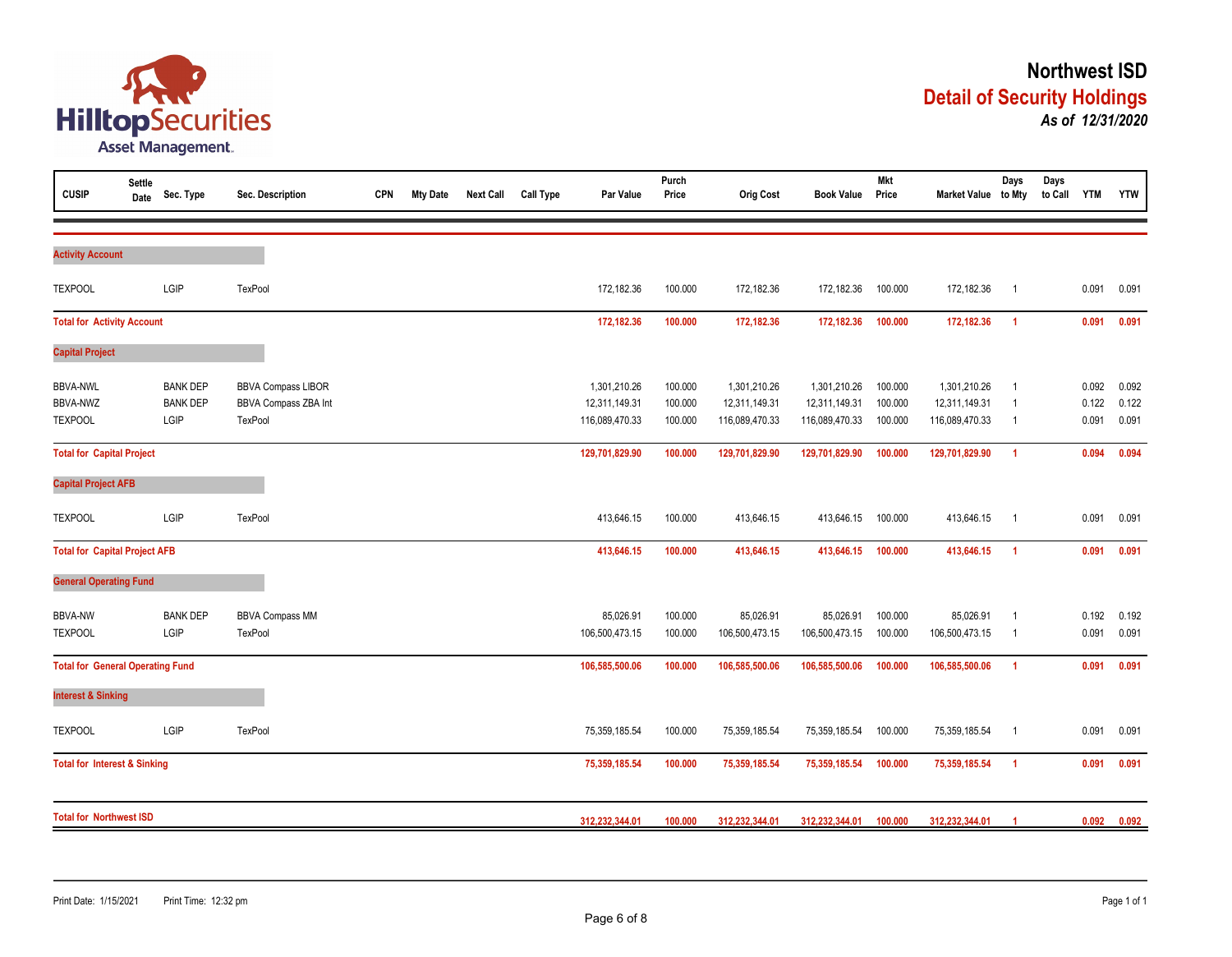

| <b>CUSIP</b>                                  | <b>Security Type</b>                       | <b>Security Description</b>                                         | 11/30/20<br><b>Book Value</b>                   | Cost of<br><b>Purchases</b> | Maturities /<br>Calls / Sales            | Amortization /<br><b>Accretion</b> | Realized<br>Gain/(Loss) | 12/31/20<br><b>Book Value</b>                   | 11/30/20<br><b>Market Value</b>                 | 12/31/20<br><b>Market Value</b>                 | Change in<br><b>Mkt Value</b>              |
|-----------------------------------------------|--------------------------------------------|---------------------------------------------------------------------|-------------------------------------------------|-----------------------------|------------------------------------------|------------------------------------|-------------------------|-------------------------------------------------|-------------------------------------------------|-------------------------------------------------|--------------------------------------------|
|                                               |                                            |                                                                     |                                                 |                             |                                          |                                    |                         |                                                 |                                                 |                                                 |                                            |
| <b>Activity Account</b>                       |                                            |                                                                     |                                                 |                             |                                          |                                    |                         |                                                 |                                                 |                                                 |                                            |
| <b>TEXPOOL</b>                                | LGIP                                       | TexPool                                                             | 172,169.08                                      | 13.28                       | 0.00                                     | 0.00                               | 0.00                    | 172,182.36                                      | 172,169.08                                      | 172,182.36                                      | 13.28                                      |
| <b>Total for Activity Account</b>             |                                            |                                                                     | 172,169.08                                      | 13.28                       | 0.00                                     | 0.00                               | $0.00\,$                | 172,182.36                                      | 172,169.08                                      | 172,182.36                                      | 13.28                                      |
| <b>Capital Project</b>                        |                                            |                                                                     |                                                 |                             |                                          |                                    |                         |                                                 |                                                 |                                                 |                                            |
| <b>BBVA-NWL</b><br>BBVA-NWZ<br><b>TEXPOOL</b> | <b>BANK DEP</b><br><b>BANK DEP</b><br>LGIP | <b>BBVA Compass LIBOR</b><br><b>BBVA Compass ZBA Int</b><br>TexPool | 1,300,871.94<br>16,309,189.12<br>123,610,555.07 | 338.32<br>0.00<br>0.00      | 0.00<br>(3,998,039.81)<br>(7,521,084.74) | 0.00<br>0.00<br>0.00               | 0.00<br>0.00<br>0.00    | 1,301,210.26<br>12,311,149.31<br>116,089,470.33 | 1,300,871.94<br>16,309,189.12<br>123,610,555.07 | 1,301,210.26<br>12,311,149.31<br>116,089,470.33 | 338.32<br>(3,998,039.81)<br>(7,521,084.74) |
| <b>Total for Capital Project</b>              |                                            |                                                                     | 141,220,616.13                                  | 338.32                      | (11, 519, 124.55)                        | 0.00                               | 0.00                    | 129,701,829.90                                  | 141,220,616.13                                  | 129,701,829.90                                  | (11, 518, 786.23)                          |
| <b>Capital Project AFB</b>                    |                                            |                                                                     |                                                 |                             |                                          |                                    |                         |                                                 |                                                 |                                                 |                                            |
| <b>TEXPOOL</b>                                | LGIP                                       | TexPool                                                             | 413,614.19                                      | 31.96                       | 0.00                                     | 0.00                               | 0.00                    | 413,646.15                                      | 413,614.19                                      | 413,646.15                                      | 31.96                                      |
|                                               | <b>Total for Capital Project AFB</b>       |                                                                     | 413,614.19                                      | 31.96                       | 0.00                                     | 0.00                               | 0.00                    | 413,646.15                                      | 413,614.19                                      | 413,646.15                                      | 31.96                                      |
| <b>General Operating Fund</b>                 |                                            |                                                                     |                                                 |                             |                                          |                                    |                         |                                                 |                                                 |                                                 |                                            |
| <b>BBVA-NW</b><br><b>TEXPOOL</b>              | <b>BANK DEP</b><br>LGIP                    | <b>BBVA Compass MM</b><br>TexPool                                   | 85,013.21<br>44,552,105.30                      | 13.70<br>61,948,367.85      | 0.00<br>0.00                             | 0.00<br>0.00                       | 0.00<br>0.00            | 85,026.91<br>106,500,473.15                     | 85,013.21<br>44,552,105.30                      | 85,026.91<br>106,500,473.15                     | 13.70<br>61,948,367.85                     |
|                                               | <b>Total for General Operating Fund</b>    |                                                                     | 44,637,118.51                                   | 61,948,381.55               | 0.00                                     | 0.00                               | 0.00                    | 106,585,500.06                                  | 44,637,118.51                                   | 106,585,500.06                                  | 61,948,381.55                              |
| <b>Interest &amp; Sinking</b>                 |                                            |                                                                     |                                                 |                             |                                          |                                    |                         |                                                 |                                                 |                                                 |                                            |
| <b>TEXPOOL</b>                                | LGIP                                       | TexPool                                                             | 39,980,863.25                                   | 35,378,322.29               | 0.00                                     | 0.00                               | 0.00                    | 75,359,185.54                                   | 39,980,863.25                                   | 75,359,185.54                                   | 35,378,322.29                              |
| <b>Total for Interest &amp; Sinking</b>       |                                            |                                                                     | 39,980,863.25                                   | 35,378,322.29               | 0.00                                     | 0.00                               | 0.00                    | 75,359,185.54                                   | 39,980,863.25                                   | 75,359,185.54                                   | 35,378,322.29                              |
| <b>Total for Northwest ISD</b>                |                                            |                                                                     | 226,424,381.16                                  | 97,327,087.40               | (11, 519, 124.55)                        | 0.00                               | 0.00                    | 312,232,344.01                                  | 226,424,381.16                                  | 312,232,344.01                                  | 85,807,962.85                              |